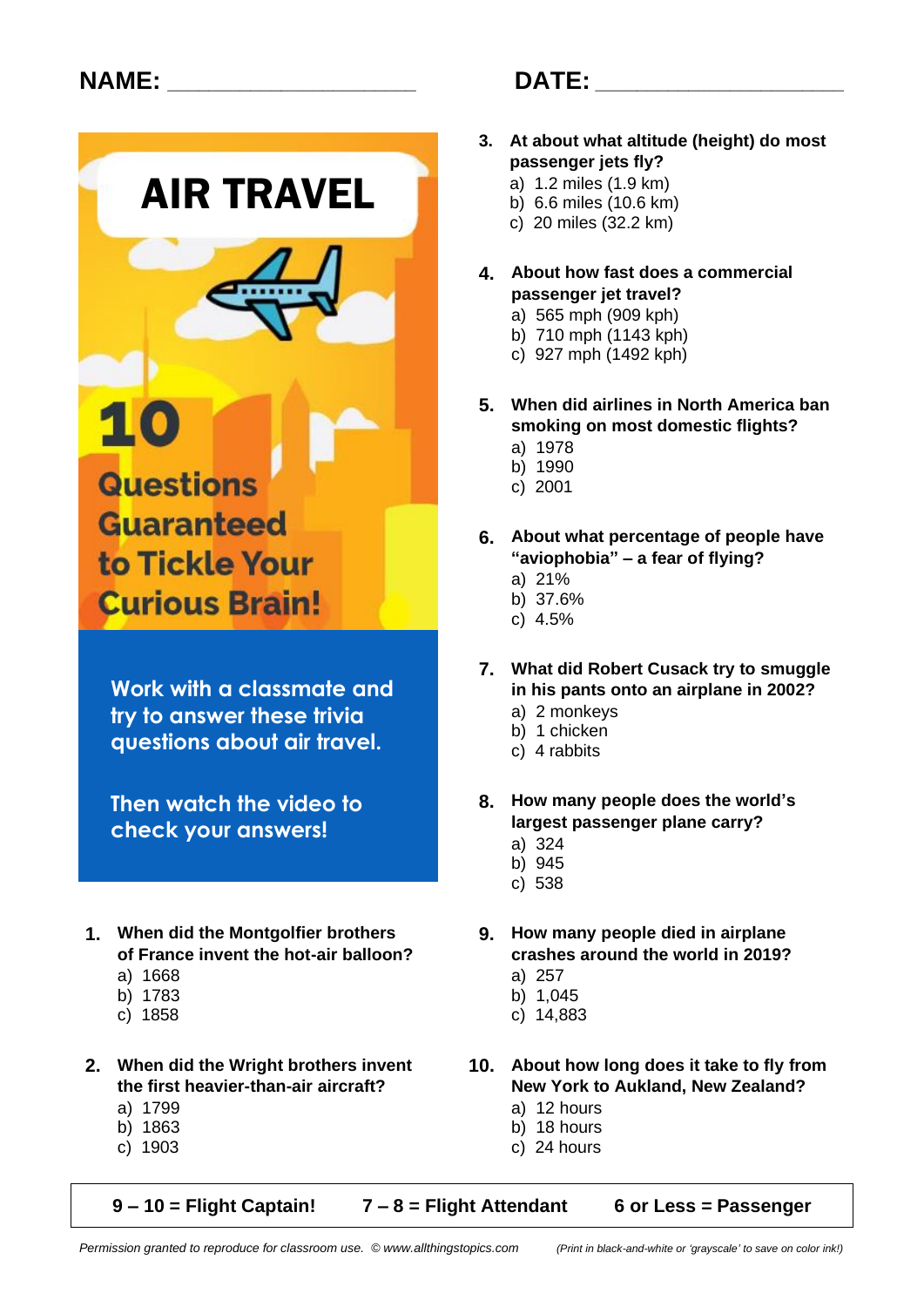- Watch the video again and try to answer these questions!
	- **1.** What were the first three passengers on the Montgolfier brothers' hot-air balloon?
		- **a) \_\_\_\_\_\_\_\_\_\_\_\_\_\_ (b) \_\_\_\_\_\_\_\_\_\_\_\_\_\_ (c) \_\_\_\_\_\_\_\_\_\_\_\_\_\_**
	- **2.** How long was the Wright brothers' first flight in 1903? **conditional seconds**
	- **3.** How close to space do most passenger jets fly?
	- **4.** What is the speed of sound? **\_\_\_\_\_\_\_\_\_\_\_\_\_\_\_\_\_\_** miles per hour

**\_\_\_\_\_\_\_\_\_\_\_\_\_\_\_\_\_\_\_\_\_\_\_\_\_\_\_\_\_\_\_\_\_\_\_\_\_\_\_\_**

**\_\_\_\_\_\_\_\_\_\_\_\_\_\_\_\_\_\_**

- **5.** What is the possible fine for smoking on a domestic flight in the USA?  $\sim$
- **6.** Some people are afraid to fly because they fear a loss of . . .
- **7.** How long did Robert Cusack stay in jail for trying to smuggle monkeys? **\_\_\_\_\_\_\_\_\_\_\_\_\_\_\_\_\_\_** days
- **8.** How many Economy Class seats are there in France's A380? **\_\_\_\_\_\_\_\_\_\_\_\_\_\_\_\_\_\_** seats
- **9.** About how many people die in car crashes globally every year? **The million people**
- **10.** About how much is the cheapest return ticket from New York to Aukland, New Zealand? **\$\_\_\_\_\_\_\_\_\_\_\_\_\_\_\_\_\_\_\_\_\_\_\_**